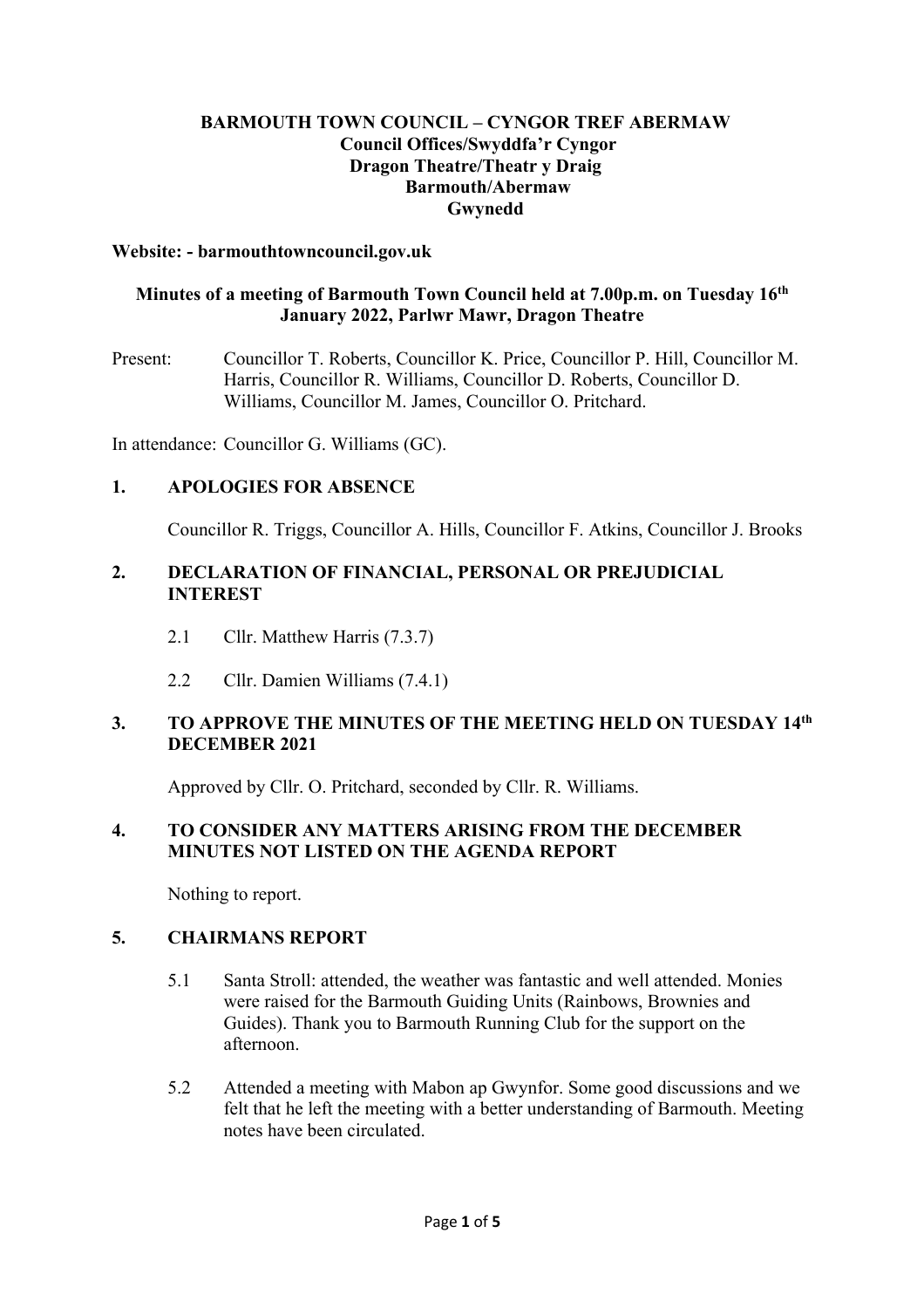5.3 The Action Tracker and new item, Clerk's Report, will be a standing Agenda item from the February meeting.

## **6. TO CONSIDER THE FOLLOWING PLANNING/LICENCE APPLICATIONS**

6.1 Planning Application: C22/0019/00/LL: Orange Communications Mast, Royal Hotel, King Edward Street, Barmouth, Gwynedd, LL42 1AD

Proposal: Replacement and upgrade 2 antennas, replacement of roof top cabinet and install 1 GPS unit affixed to an existing antenna pole.

NO OBJECTIONS

## **7. FINANCE**

- 7.1 Finance sub-group report
	- 7.1.1 Online banking access has been established, with the RFO (temporarily Cllr. K. Price) plus three Councillors having access. The Financial Regulations have been checked and Online Banking is already included in the Regulations. The Financial Risk Assessment will need checking and updating.
	- 7.1.2 Employment of Clerk covered as separate Agenda Item (15)
- 7.2. To receive monthly finance management reports

The budget sheet was reviewed, and the reports were accepted as correct.

7.3. To approve payment of accounts

| 7.3.1 | Gwynedd Council, Invoice 71300K<br>Toilets 2021/2022   | £10,000.00                           | Approved        |
|-------|--------------------------------------------------------|--------------------------------------|-----------------|
| 7.3.2 | R. J. Electrics, Invoice 07364                         | £4228.50                             | <i>Approved</i> |
|       | 7.3.3 Heather Brown, second homes report               | £50.00                               | <i>Approved</i> |
|       | 7.3.4 Mervyn Rowe, signwriting                         | £470.00                              | <i>Approved</i> |
|       | 7.3.5 Harlech Ardudwy Leisure, second payment £3696.05 |                                      | Approved        |
| 7.3.6 | Evergreen, Invoice 188                                 | £500.00                              | <i>Approved</i> |
| 7.3.7 | What's on Barmouth, Invoice 22001                      | £250.00                              | <i>Approved</i> |
| 7.3.8 | Jones & Jones, Invoice 3860                            | £1554.00                             | <i>Approved</i> |
| 7.3.9 | Gwynedd Council, Invoice 65957M<br>Toilets 2020/2021   | £10,000.00<br>Further info requested |                 |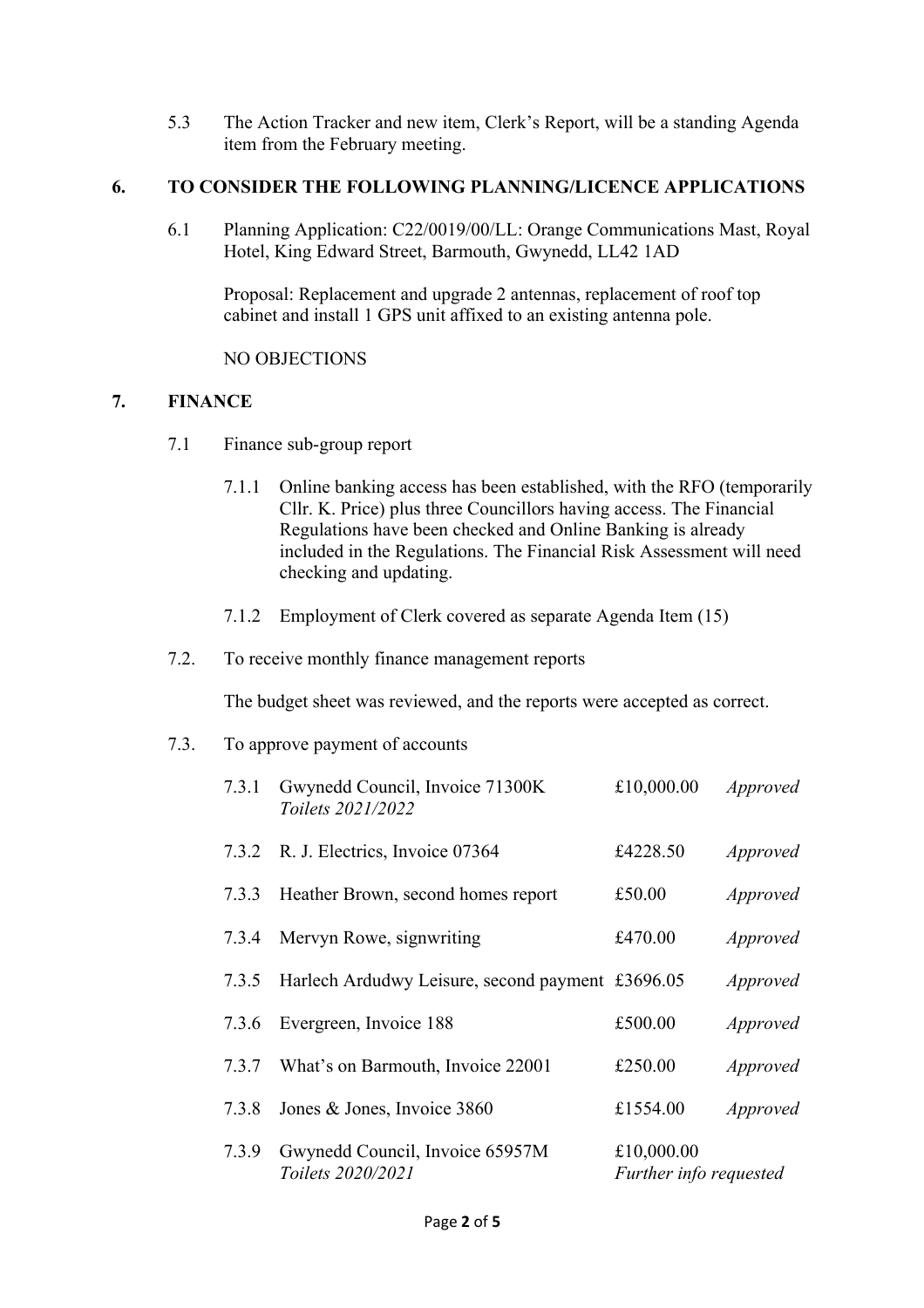- 7.4 To receive any requests for financial support
	- 7.4.1 Barmouth Fireworks: Jubilee Celebration £8000.00 agreed with the Firework Display company invoicing Barmouth Town Council directly for payment. Insurance held by the Barmouth Community Fireworks Group to be checked if covers this event, if not to check BTC insurance that is already in place. A supplement may be due to add the event on to the existing Policy.

A further £5000.00 was agreed for other Community groups to apply for funding to hold their own events connected with the Jubilee Celebrations.

7.5 Internal Audit Annual Return submitted and returned. Contacted the Wales Audit Office for advice on the next steps.

## **8. GWYNEDD COUNCILLORS REPORT**

- 8.1 Roadworks at Glandwr corner. Work has commenced.
- 8.2 Eva Amour licensing hearing has been scheduled for Wednesday  $2<sup>nd</sup>$  February, online meeting. People who submitted a representation to Gwynedd Council have been invited to speak. Barmouth Town Council to be represented by Cllr. P. Hill, plus one other if available.
- 8.3 Gwynedd Council Depot yard. Planning for housing no longer viable due to the change in flood plain maps (NRW).
- 8.4 Post Office. An online meeting has been scheduled for Thursday  $27<sup>th</sup>$  January with a representative from the Post Office, plus Mabon ap Gwynfor. All Councillors welcome to attend.

## **9. NOTICE OF AND REPORTS FROM REPRESENTATIVES ON EXTERNAL ORGANISATIONS**

- 9.1 Dragon Theatre (KP): day-to-day running being staffed by mainly volunteers. Community room bookings are active.
- 9.2 Mabon ap Gwynfor (TR, KP, RT, GW): Covered in Chairman's report, plus request more information regarding the tidal power project and an update regarding the sea defence costings/financial support from Welsh Government and Gwynedd Council.

## **10. OTHER CORRESPONDENCE/LETTERS**

10.1 The Gwynedd Council (closure of the unclassified road known as Water Street, Barmouth) (temporary prohibition of through traffic) order 2021 – 2nd notice NOTED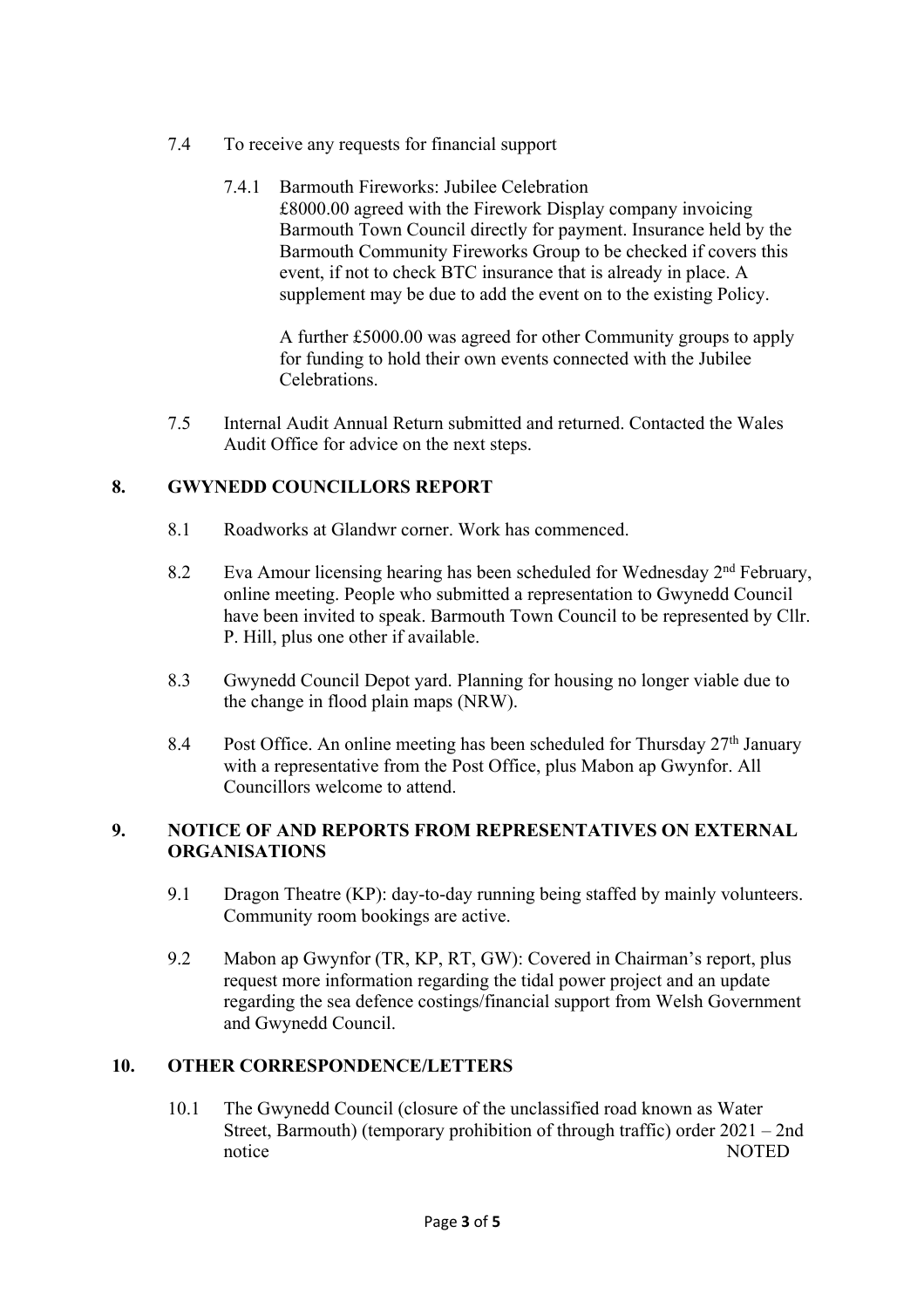10.2 The Gwynedd Council (section of public footpath no 23 in the town of Barmouth) (temporary prohibition of use) order 2020 – fourth extension

Disappointed that there will be a further extension and that the work was not carried out during the September to December rail line closure in 2021. Letter to be sent outlining the concern plus suggesting that the work must be completed during the September to December rail line closure in 2022 to avoid further disruption to the rail passengers.

10.3 Sam Hollingworth (GC), Annual strimming of rights of way.

Deferred to the February meeting. Councillors wanted more information and the footpaths to be added to be checked with photographs. Clarification to be requested on the criteria for classification of the footpaths (category 1, category 2, category 3, remainder and highways).

| 10.4 | Public consultation supplementary planning guidance. |  |  |  | <b>NOTED</b> |
|------|------------------------------------------------------|--|--|--|--------------|
|------|------------------------------------------------------|--|--|--|--------------|

- 10.5 Gethin Williams. NOTED
- 10.6 T3 bus route stops upgrade (GC)

Response to be sent welcoming the upgrade. Query as to whether the electronic displays will show the information in 'real-time'. BTC do not have a use for the redundant shelter. Request for it to be removed at the time of the works.

10.7 Nefyn Community Council

Noted, responses to be made to the three Consultations.

### **11. CCTV**

Defer to March Finance meeting (1<sup>st</sup> March). To be presented to the Full Council at the March meeting.

### **12. Second Homes Consultation**

Response completed and submitted.

### **13. Marine Parade Gardens/Pitch & Putt.**

- 13.1 Respond to GC with outline plan for the Pitch & Putt site. Request licences to be updated to reflect new dates. 'No dogs' sign needed for the fenced area.
- 13.2 Memorial Park area. Defer to March meeting.

### **14. Allotments**

Waiting for response from Network Rail. Cllr. T. Roberts to report back.